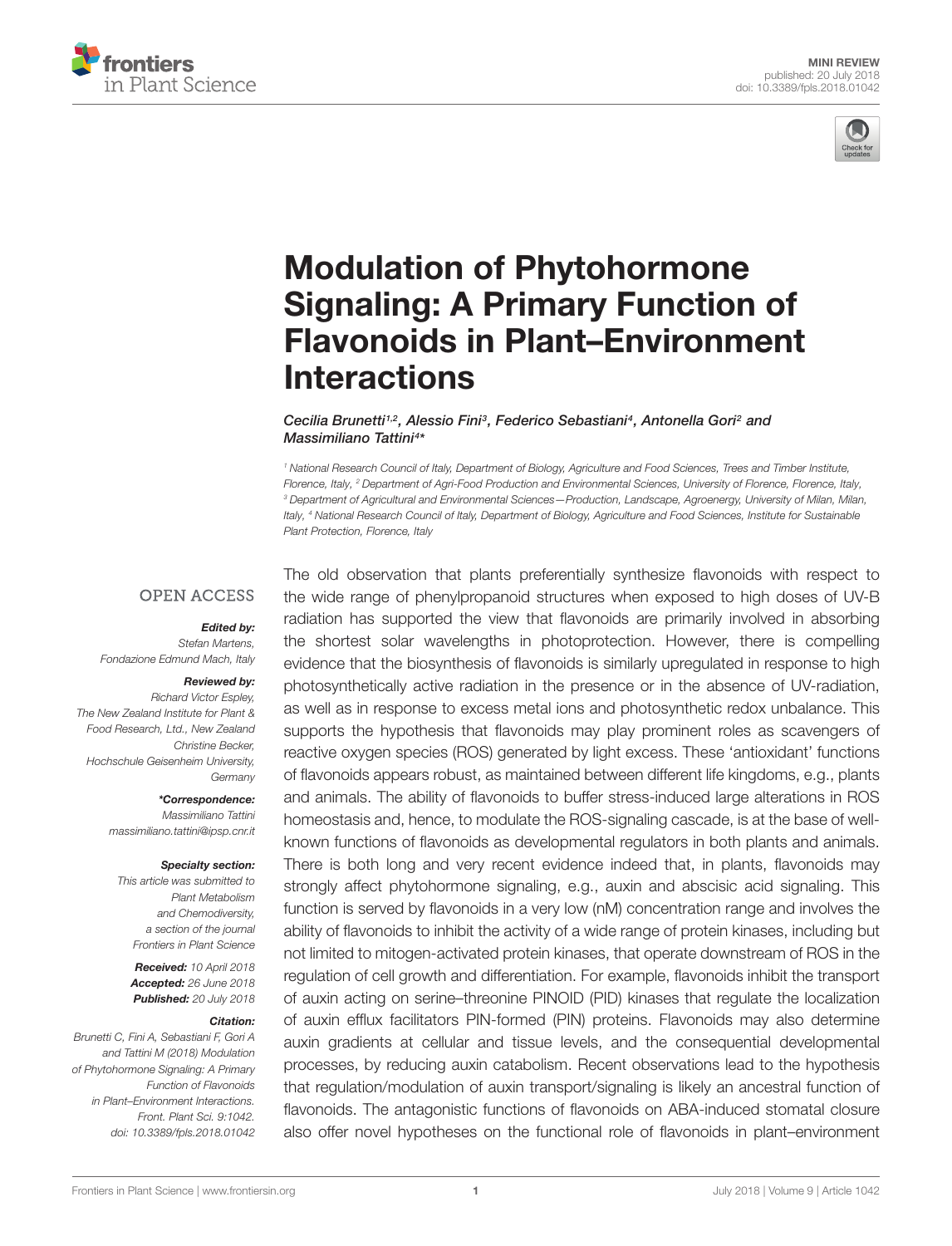interactions, in early as well as in modern terrestrial plants. Here, we surmise that the regulation of phytohormone signaling might have represented a primary function served by flavonols for the conquest of land by plants and it is still of major significance for the successful acclimation of modern terrestrial plants to a severe excess of radiant energy.

Keywords: flavonols, abscisic acid (ABA), auxin, reactive oxygen species (ROS), mitogen-activated protein kinases (MAPKs), early land plants

## INTRODUCTION

Flavonoids, a vast class of phenylpropanoids comprising more than 8,000 structures with a wide range of decorations, have the ability to absorb the most energetic solar wavelengths reaching the leaf surface [\(Agati and Tattini,](#page-5-0) [2010\)](#page-5-0). Flavonoids have long been considered as primarily synthesized to constitute an effective shield against the penetration of UV-B radiation to sensitive leaf tissues, and greatly involved in protecting plants challenged by the depletion of stratospheric ozone layer (for a review, see [Bais et al.,](#page-5-1) [2018\)](#page-5-1). Though this is obvious, as the UV-B (and UV-A) screening properties of flavonoids are long known, recent evidence suggests flavonoids may serve other 'ecophysiological' functions in early as well as in modern terrestrial plants [\(Pollastri and Tattini,](#page-6-0) [2011;](#page-6-0) [Agati et al.,](#page-5-2) [2012,](#page-5-2) [2013\)](#page-5-3).

First, it is noted that all phenylpropanoids, not only flavonoids, have the ability to absorb wavelengths over the UV-B region of the solar spectrum. For instance, hydroxycinnamic acid derivatives have greater molar extinction coefficients (ε) than flavonoids over the UV-B waveband. Nonetheless, the biosynthesis of flavonoids occur at the expense of hydroxycinnamate biosynthesis in UV-Btreated leaves [\(Agati and Tattini,](#page-5-0) [2010;](#page-5-0) [Agati et al.,](#page-5-2) [2012,](#page-5-2) [2013\)](#page-5-3).

Second, flavonoids have maximum  $\varepsilon$ , over the 330–355 nm, UV-A region of the solar spectrum, so that the induction spectrum most effective for their biosynthesis (UV-B) does not overlap with their absorption spectrum maxima, thereby suggesting that flavonoids are not synthesized to primarily serve UV-B screening functions in UV-B-treated tissues [\(Landry et al.,](#page-6-1) [1995;](#page-6-1) [Cockell and Knowland,](#page-5-4) [1999\)](#page-5-4). This conforms to the observation that the biosynthesis of flavonoids is activated to a similar degree by high solar irradiance, in the presence or in the absence of UV-radiation [\(Agati et al.,](#page-5-5) [2009,](#page-5-5) [2011\)](#page-5-6). Moreover, blue light has been recently reported as being more effective than UV-B light in promoting the biosynthesis of flavonoids [\(Siipola](#page-6-2) [et al.,](#page-6-2) [2015\)](#page-6-2). Finally, flavonoids accumulate to a very similar extent in plants exposed to excess both NaCl and  $Cu^{2+}$  or upon exposure to high UV-B irradiance [\(Babu et al.,](#page-5-7) [2003;](#page-5-7) [Agati](#page-5-6) [et al.,](#page-5-6) [2011\)](#page-5-6). This is in line with the notion that changes in the redox potential of the cell activate flavonoid (particularly flavonol) biosynthesis [\(Taylor and Grotewold,](#page-7-0) [2005;](#page-7-0) [Akhtar et al.,](#page-5-8) [2010\)](#page-5-8), consistent with relatively old findings that R2R3MYB transcription factors that regulate the biosynthesis of flavonoids, are themselves redox controlled (reviewed in [Dubos et al.,](#page-5-9) [2010\)](#page-5-9).

Third, the biosynthesis of flavonoids with ortho-dihydroxy B-ring substitution is strongly favored as compared to the biosynthesis of monohydroxy B-ring-substituted flavonoids in response to excess light, irrespective of the relative proportions of solar wavelengths reaching the leaf surface (for a review, see

[Agati and Tattini,](#page-5-0) [2010\)](#page-5-0). Monohydroxy and dihydroxy flavonoids do not display different UV-screening abilities, but largely differ in their ability to scavenge reactive oxygen species (ROS), i.e., to behave as antioxidants [\(Agati et al.,](#page-5-2) [2012,](#page-5-2) [2013\)](#page-5-3). This is in line with old and recent views that flavonoids may play major functions as antioxidants in plants exposed to excess light and, hence, to photooxidative stress of largely different origin [\(Landry](#page-6-1) [et al.,](#page-6-1) [1995;](#page-6-1) [Ryan et al.,](#page-6-3) [1998;](#page-6-3) [Lillo et al.,](#page-6-4) [2008;](#page-6-4) [Agati et al.,](#page-5-2) [2012;](#page-5-2) [Tattini et al.,](#page-7-1) [2015\)](#page-7-1). It is a part of the folklore in plant photobiology and plant ecology that UV-B-treated leaves display a steeply higher quercetin to kaempferol (or apigenin) ratio than untreated leaves, and this is for equipping leaves with a more effective antioxidant, not UV-screening potential [\(Agati](#page-5-0) [and Tattini,](#page-5-0) [2010;](#page-5-0) [Agati et al.,](#page-5-2) [2012\)](#page-5-2).

The antioxidant properties of flavonoids have long been invoked to explain their health promoting effects in animals [\(Halliwell et al.,](#page-5-10) [2005;](#page-5-10) [Croft,](#page-5-11) [2016,](#page-5-11) for critical reviews), though flavonoid aglycones may also behave as pro-oxidants in high concentrations [\(Kessler et al.,](#page-6-5) [2010\)](#page-6-5). Since flavonoids are usually glycosylated in plant cells, thereby increasing their solubility and facilitating their transport from the endoplasmic reticulum (ER, the site of their biosynthesis) to different cellular organelles [\(Agati et al.,](#page-5-2) [2012\)](#page-5-2), their pro-oxidant actions are likely of minor significance in plants. There is an increasing body of evidence indicating that flavonoids may exert complex functions in both animal and plant cell metabolism, going well-beyond the mere chemical quenching of ROS. Certain flavonoids, especially but not limited to quercetin derivatives, have the ability to modulate signaling cascades that regulate cell growth and differentiation. For instance, flavonoids may strongly affect the protein kinase [e.g., mitogen-activated protein kinases (MAPKs)] signaling cascades [\(Williams et al.,](#page-7-2) [2004;](#page-7-2) [Hou and Kumamoto,](#page-6-6) [2010\)](#page-6-6), which are at the base of many disorders, including carcinogenesis, in humans. In other words, flavonoids may behave as signaling molecules [\(Peer and Murphy,](#page-6-7) [2006\)](#page-6-7), and in a concentration range much lower than that required to both scavenge ROS and effectively absorb UV-radiation [\(Agati and Tattini,](#page-5-0) [2010;](#page-5-0) [Pollastri](#page-6-0) [and Tattini,](#page-6-0) [2011\)](#page-6-0). Though the ability of flavonoids to regulate cell growth and differentiation in plants has been known for decades [\(Jacobs and Rubery,](#page-6-8) [1988;](#page-6-8) [Stafford,](#page-7-3) [1991\)](#page-7-3), the functional significance in the adaptive mechanisms of plants to unfavorable habitats has been explored in less detail [\(Potters et al.,](#page-6-9) [2009;](#page-6-9) [Di Ferdinando et al.,](#page-5-12) [2014\)](#page-5-12).

Here, we focus our discussion on old and recent evidence of the strong relationship between flavonols (the ancient class of flavonoids already present in mosses, [Wolf et al.,](#page-7-4) [2010\)](#page-7-4), auxin (IAA, [Peer et al.,](#page-6-10) [2013;](#page-6-10) [Gayomba et al.,](#page-5-13) [2017\)](#page-5-13) and abscisic acid (ABA; [Watkins et al.,](#page-7-5) [2014,](#page-7-5) [2017\)](#page-7-6). We hypothesize that the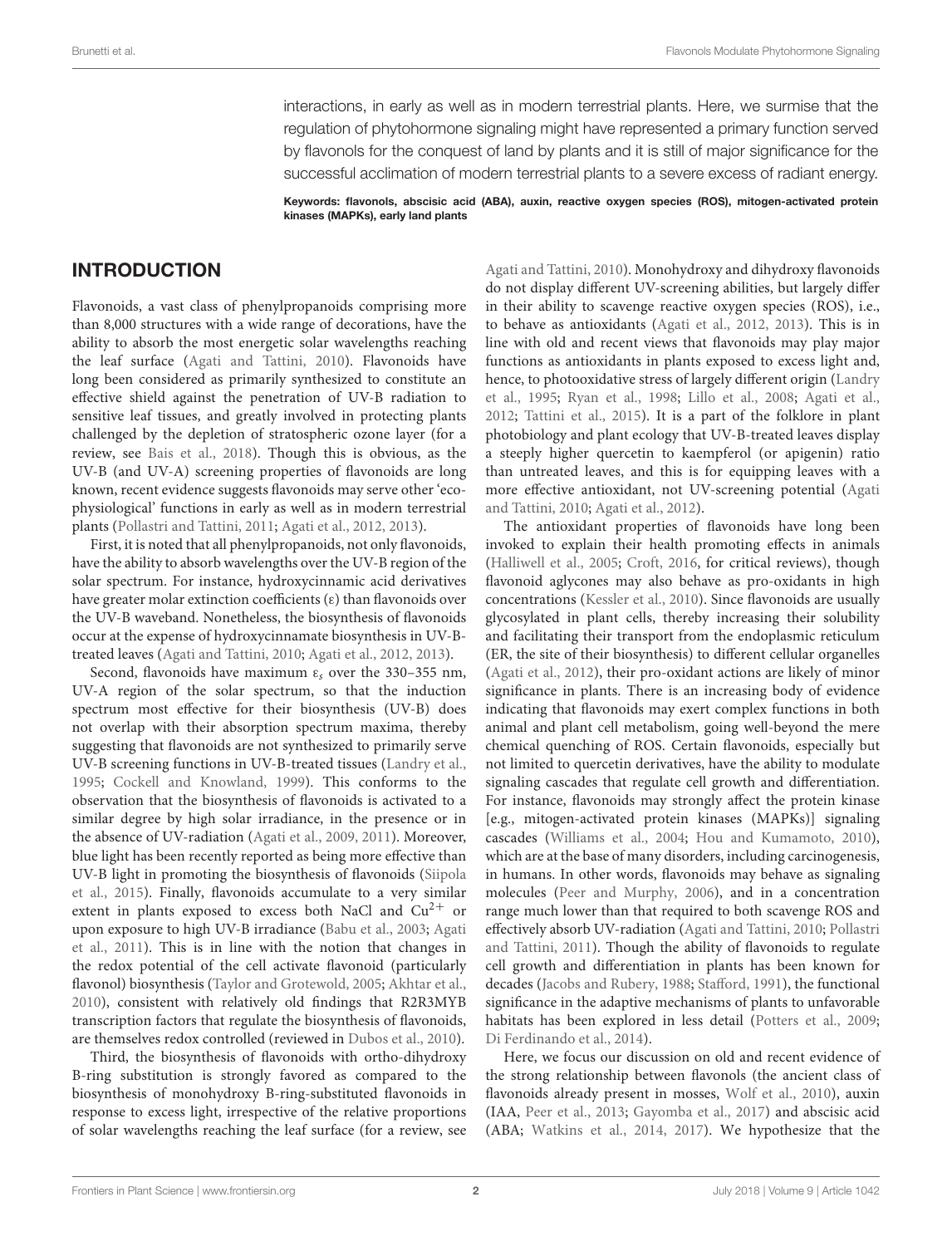regulation of phytohormone signaling by flavonoids might have represented a function of primary significance for the conquest of land by plants and it is still of major value for the successful acclimation of modern terrestrial plants to a severe excess of radiant energy.

# REGULATION OF PHYTOHORMONE SIGNALING: A ROBUST FUNCTION OF FLAVONOIDS IN TERRESTRIAL PLANTS

One of the molecular innovations that accompanied the waterto-land transition of plants was the replacement of mycosporine like aminoacid (MAA) with the flavonoid, particularly flavonol metabolism [\(Cockell and Knowland,](#page-5-4) [1999\)](#page-5-4). The functional reason(s) for such drastic metabolic modification was unlikely used for equipping early land plants with a more effective UV-B shield as compared to algae: MAA are at least as efficient as flavonoids to absorb UV-B radiation [\(Cockell and Knowland,](#page-5-4) [1999;](#page-5-4) [Agati et al.,](#page-5-3) [2013\)](#page-5-3). The replacement of 'nitrogen-rich' with carbon-based UV-screening pigments might have been functional when early land plants moved to nutrient poor environments [\(Pollastri and Tattini,](#page-6-0) [2011\)](#page-6-0). There is consensus that flavonols, particularly derivatives of quercetin, may have enhanced the ability of early land plants to take-up water and nutrients, acting on soil chemistry [\(Cesco et al.,](#page-5-14) [2012\)](#page-5-14) and, particularly by promoting the symbiosis with nitrogenfixing bacteria and the plant–mycorrhiza association [\(Wasson](#page-7-7) [et al.,](#page-7-7) [2006;](#page-7-7) [Hassan and Mathesius,](#page-6-11) [2012\)](#page-6-11). The plant–mycorrhiza association represented a central event at the origin of land flora [\(Bonfante and Genre,](#page-5-15) [2008;](#page-5-15) [Wang et al.,](#page-7-8) [2010;](#page-7-8) [Field et al.,](#page-5-16) [2015\)](#page-5-16). Notably, flavonols play the peculiar role of inhibiting auxin transport during nodulation [\(Zhang et al.,](#page-7-9) [2009;](#page-7-9) [Ng et al.,](#page-6-12) [2015\)](#page-6-12), thus determining increases in local auxin levels that, in turn, promote nodule organogenesis [\(Hassan and Mathesius,](#page-6-11) [2012\)](#page-6-11). This adds further support to the old hypothesis that the origin of land plants resulted from "a union of alga and fungus advanced by flavonoids" [Jorgensen](#page-6-13) [\(1993\)](#page-6-13).

Flavonols are well-suited to modulate auxin transport and signaling, given their ability to affect the activities of a wide range of proteins [\(Jacobs and Rubery,](#page-6-8) [1988;](#page-6-8) [Peer and Murphy,](#page-6-7) [2006;](#page-6-7) [Santelia et al.,](#page-6-14) [2008;](#page-6-14) [Lewis et al.,](#page-6-15) [2011;](#page-6-15) [Peer et al.,](#page-6-16) [2011\)](#page-6-16), as well as to scavenge ROS [\(Tattini et al.,](#page-7-10) [2004;](#page-7-10) [Agati et al.,](#page-5-17) [2007;](#page-5-17) [Agati](#page-5-0) [and Tattini,](#page-5-0) [2010;](#page-5-0) [Peer et al.,](#page-6-10) [2013\)](#page-6-10). Ortho-dihydroxy B-ringsubstituted flavonoids, such as quercetin, are particularly effective in affecting the activity serine–threonine PINOID (PID) proteins that control the localization of PINFORMED (PIN) auxin efflux facilitator proteins (PIN) proteins (**[Figure 1](#page-3-0)**; [Peer and Murphy,](#page-6-7) [2006,](#page-6-7) [2007;](#page-6-17) [Michniewicz et al.,](#page-6-18) [2007;](#page-6-18) [Adamowski and Friml,](#page-5-18) [2015\)](#page-5-18). Nonetheless, the significance of flavonoids as direct or indirect inhibitors of auxin transporters in the modulation of auxin gradients at cellular and inter-cellular levels and, hence, of auxin signaling has been questioned in some instances (e.g., [Peer](#page-6-16) [et al.,](#page-6-16) [2011\)](#page-6-16). Instead, flavonoids might determine gradients in auxin concentration at both cellular and tissue level by primarily modulating auxin catabolism, i.e., acting as direct and/or indirect scavengers of ROS [\(Jansen et al.,](#page-6-19) [2001;](#page-6-19) [Peer et al.,](#page-6-16) [2011,](#page-6-16) [2013;](#page-6-10)

[Pollastri and Tattini,](#page-6-0) [2011;](#page-6-0) [Zhang and Peer,](#page-7-11) [2017\)](#page-7-11). However, how the ROS-scavenging capacities of flavonols may have an impact on auxin signaling is a matter that deserves further investigation [\(Gayomba et al.,](#page-5-13) [2017\)](#page-5-13). Antioxidant flavonoids may limit IAAoxidation, by inhibiting the activity of DIOXYGENASE for AUXIN OXIDATION1 protein (DAO1, [Zhang et al.,](#page-7-12) [2016\)](#page-7-12), a member of the 2-oxoglutarate and Fe(II)-dependent [2OG Fe(II)] oxygenase superfamily (**[Figure 1](#page-3-0)**). Furthermore, flavonols may both reduce IAA radicals generated during IAA-oxidation and chelate Mn(II), which is a cofactor of IAA-oxidase [\(Mathesius,](#page-6-20) [2001\)](#page-6-20). As noted above, this may be responsible for determining auxin gradients and the consequential developmental processes. There is evidence, however, that increased IAA levels may promote ROS formation and then stimulate IAA oxidation, thereby transiently repressing auxin signaling [\(Peer et al.,](#page-6-10) [2013;](#page-6-10) [Zhang and Peer,](#page-7-11) [2017\)](#page-7-11). Flavonoids might act as general buffers of cellular ROS levels (though how and how much flavonoids may regulate the cytoplasmic ROS levels involved in IAA-oxidation and IAA-signaling is far from being fully elucidated (**[Figure 1](#page-3-0)**; [Gayomba et al.,](#page-5-13) [2017\)](#page-5-13), thus rendering plants in a "receptive state" capable to respond promptly to changes in environmental conditions [\(Peer et al.,](#page-6-10) [2013\)](#page-6-10). Similarly, stress-induced increase in ROS, e.g.,  $H_2O_2$ , levels may activate specific MAPK, such as ANP1 kinase in Arabidopsis and NPK1 in tobacco which, in turn, repress auxin signaling while transducing oxidative stress signaling [\(Kovtun et al.,](#page-6-21) [2000\)](#page-6-21). In other words, the massive generation of H<sub>2</sub>O<sub>2</sub> triggers ANP1-mediated MAPK cascade, and may help stressed plants to divert energy from auxin-related activities to stress protection [\(Kovtun et al.,](#page-6-21) [2000\)](#page-6-21).

We speculate that drastic changes in cellular redox homeostasis activate flavonoid (particularly flavonol) biosynthesis [\(Taylor and Grotewold,](#page-7-0) [2005;](#page-7-0) [Akhtar et al.,](#page-5-8) [2010;](#page-5-8) [Dubos](#page-5-9) [et al.,](#page-5-9) [2010\)](#page-5-9) and, in turn, antioxidant flavonoids might act as components of a regulatory circuit of auxin signaling pathway. It is worth noting that flavonoids accumulate greatly indeed in regions of high auxin concentration [\(Peer et al.,](#page-6-22) [2004;](#page-6-22) [Lewis et al.,](#page-6-15) [2011;](#page-6-15) [Grunewald et al.,](#page-5-19) [2012\)](#page-5-19). Further support to our hypothesis is the observation that antioxidant flavonoids have long been reported as having a nuclear location (and perhaps synthesized in the nucleus, for a review see [Agati et al.,](#page-5-2) [2012;](#page-5-2) [Watkins](#page-7-5) [et al.,](#page-7-5) [2014\)](#page-7-5) and, hence, optimally suited to strongly affect MAPK activities. This may be of great significance under stressful conditions, when MAPKs re-distribute from the cytoplasm to the nucleus, thus assisting cell re-programming [\(Komis et al.,](#page-6-23) [2018;](#page-6-23) **[Figure 1](#page-3-0)**).

There is relatively recent evidence that a subclade of PIN proteins, characterized by a shorter hydrophilic domain, such as PIN5, PIN6 and PIN8, as compared to 'long' plasma membrane (PM) PINs, are located at the ER [\(Mravec et al.,](#page-6-24) [2009\)](#page-6-24). Notably, the auxin metabolic pathway is also compartmentalized to the ER, as evidenced by the presence of several auxin metabolic enzymes and regulatory proteins in the ER [\(Bartel and Fink,](#page-5-20) [1995;](#page-5-20) [Woodward and Bartel,](#page-7-13) [2005;](#page-7-13) [Friml and Jones,](#page-5-21) [2010\)](#page-5-21). These ERlocated PIN proteins were already present in early land plants, such as Physcomitrella patens and Selaginella moellendorffii, thereby suggesting that mediating auxin homeostasis at the ER is the ancestral function of PIN proteins [\(Friml and Jones,](#page-5-21) [2010;](#page-5-21)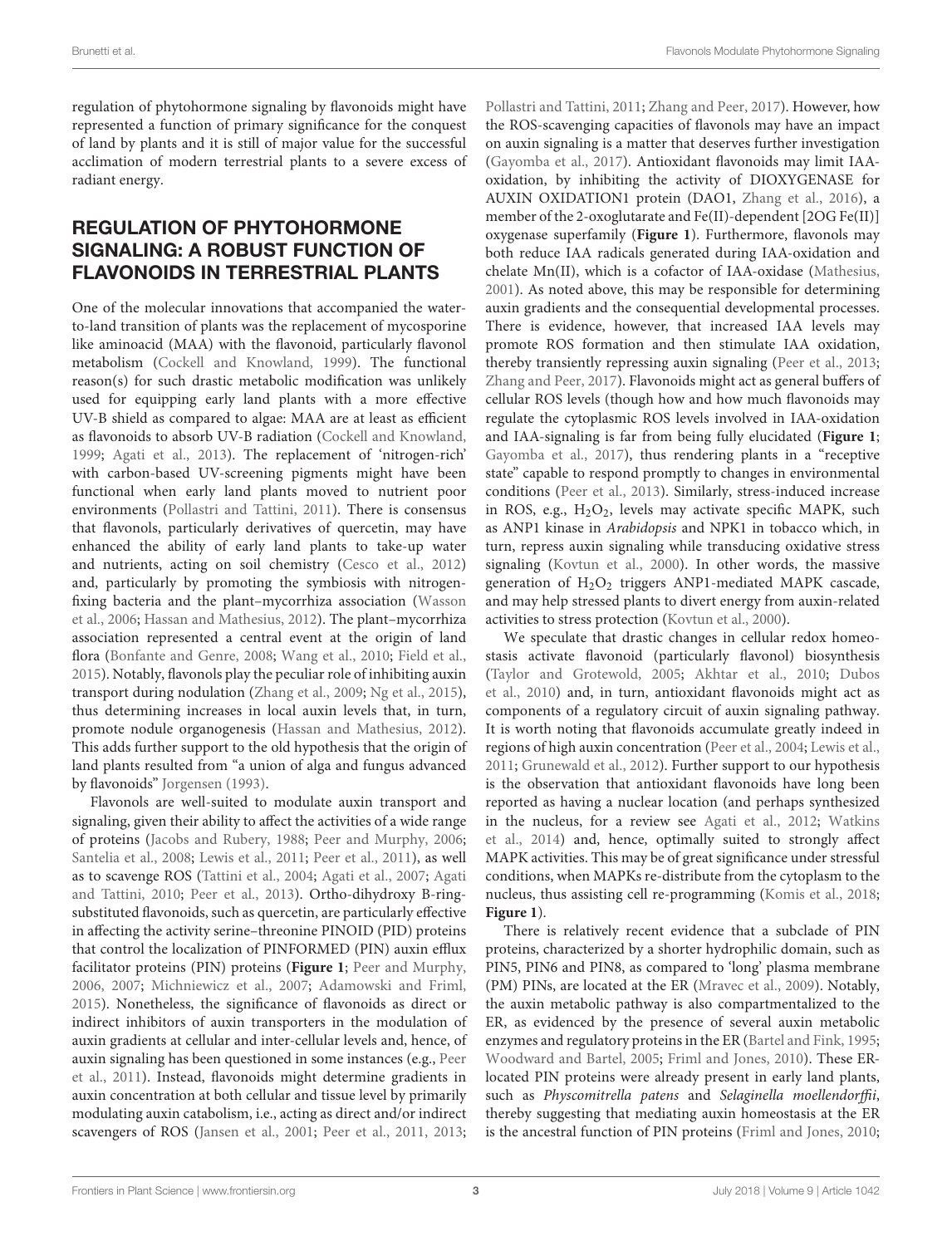

<span id="page-3-0"></span>FIGURE 1 | A proposed regulatory circuit involving auxin (IAA), abscisic acid (ABA), and flavonols (here represented by quercetin) under high light stress. High light activates the biosynthesis of IAA and ABA and, hence, the biosynthesis of flavonols. IAA is indeed synthesized at the cytoplasmic face of the ER, the very same site of flavonoid biosynthesis, and enhanced ABA biosynthesis under high light conditions mostly originates from de-glucosylation of ABA-GE, through the action of β-glucosidase1 (BG1) located at the ER [\(Lee et al.,](#page-6-25) [2006;](#page-6-25) [Tattini et al.,](#page-7-14) [2017\)](#page-7-14). The IAA- and ABA-induced flavonol biosynthesis might occur through the involvement of the bZIP transcription factor HY5 that, in turn, activates the expression of MYB12 [\(Lewis et al.,](#page-6-15) [2011;](#page-6-15) [Tossi et al.,](#page-7-15) [2012\)](#page-7-15). Flavonols distributed in different cellular compartments regulate the IAA and ABA-signaling. ER-located flavonoids may inhibit the activity of PIN5 (and perhaps of PIN6 and PIN8) auxin transport protein that escorts auxin into the ER lumen [\(Mravec et al.,](#page-6-24) [2009\)](#page-6-24). Flavonols are also transported to the ER lumen, by ABC-type and MATE proteins, and then to the plasma membrane (PM, [Kitamura,](#page-6-26) [2006\)](#page-6-26), where they inhibit the cell-to-cell auxin movement by acting on 'long' PINs (but also on PIN6, which has a dual, ER and PM localization, [Simon et al.,](#page-6-27) [2016\)](#page-6-27). Flavonols may also alter the auxin catabolism by negatively affecting the activity of DIOXYGENASE for AUXIN OXIDATION (DAO), and hence the production of oxidized auxin (oxIAA, [Zhang et al.,](#page-7-12) [2016;](#page-7-12) [Zhang and Peer,](#page-7-11) [2017\)](#page-7-11), as well as by limiting the generation of IAA radicals [\(Mathesius,](#page-6-20) [2001\)](#page-6-20). Chloroplast-located flavonols may complement the action of primary antioxidants (e.g., ascorbate peroxidase) the activity of which decreases under severe light excess [\(Mullineaux and Karpinski,](#page-6-28) [2002;](#page-6-28) [Tattini et al.,](#page-7-1) [2015\)](#page-7-1). Flavonols may affect singlet oxygen  $(^{1}O_{2})$  and  $H_{2}O_{2}$ -induced retrograde signaling, which, in turn may lead to programmed cell death [\(Agati et al.,](#page-5-17) [2007,](#page-5-17) [2013;](#page-5-3) [Fischer et al.,](#page-5-22) [2007\)](#page-5-22). This may occur through not only ROS scavenging, but also by strongly interacting with cytoplasmic- and nuclear-distributed MAPKs. Translocation of MAPKs from the cytoplasm to nucleus assists indeed cell re-programming under stressful conditions [\(Komis et al.,](#page-6-23) [2018\)](#page-6-23). Nuclear flavonols may indeed chelate transition metal ions [\(Hernández et al.,](#page-6-29) [2009\)](#page-6-29), such Fe (II), thereby preventing the massive generation of the highly reactive hydroxyl radical (OH<sup>•</sup>) through the Fenton reaction  $[Fe(II) + H_2O_2 \rightarrow Fe(III) + OH^{\bullet} + OH^-]$ . Finally, vacuolar flavonols may scavenge  $H_2O_2$  that freely escapes from the chloroplast at considerable rates under severe light excess [\(Mubarakshina](#page-6-30) [et al.,](#page-6-30) [2010\)](#page-6-30), serving as substrates for vacuolar peroxidase and, then being recycled back to their original (reduced) forms by ascorbate [\(Sakihama et al.,](#page-6-31) [2000\)](#page-6-31). The tight control of cellular and inter-cellular auxin homeostasis by flavonols determines auxin gradients that regulate cell growth and differentiation, though we cannot exclude a direct involvement of nuclear-located flavonols on cell re-programming in response to severe light excess. Flavonols may scavenge  $H_2O_2$ , generated by the action of NADPH oxidase [\(Tossi et al.,](#page-7-16) [2009\)](#page-7-16), a key second (Continued)

#### FIGURE 1 | Continued

messenger in the ABA signaling network, as well as by possibly inhibiting the activity of MAPKs, which act downstream of  $H_2O_2$  and are involved in the ABA-induced regulation of stomata movements [\(Jammes et al.,](#page-6-32) [2009\)](#page-6-32). This is consistent with flavonols being distributed in the cytoplasm, and mostly in the nucleus [\(Watkins et al.,](#page-7-5) [2014\)](#page-7-5), but not in the vacuole in stomata guard cells, at least in Arabidopsis.

[Viaene et al.,](#page-7-17) [2014\)](#page-7-17). In particular, PIN5 escorts auxin from the cytoplasmic face of the ER (the site of auxin biosynthesis) to the ER lumen (**[Figure 1](#page-3-0)**), therefore both increasing auxin compartmentation [\(Mravec et al.,](#page-6-24) [2009;](#page-6-24) [Kriechbaumer et al.,](#page-6-33) [2012\)](#page-6-33) and establishing auxin gradients at cellular level. Cell-tocell auxin transport at the PM likely occurred at a later stage during land plant evolution and involved long PINs (e.g., PIN1 and PIN2; [Friml and Jones,](#page-5-21) [2010;](#page-5-21) [Peer et al.,](#page-6-16) [2011;](#page-6-16) **[Figure 1](#page-3-0)**). Notably, the cytoplasmic face of the ER is also the site of flavonoid biosynthesis [\(Burbulis and Winkel-Shirley,](#page-5-23) [1999\)](#page-5-23), and both ATP binding cassette (ABC)-type and multidrug resistance and toxic ion extrusion (MATE) proteins assist the 'transport' of flavonoids to the ER lumen (reviewed in [Kitamura,](#page-6-26) [2006;](#page-6-26) **[Figure 1](#page-3-0)**). It is conceivable that the strong relationship between flavonoids (particularly flavonols) and auxin may constitute an ancestral feature of land plants, possibly contributing to enhance their ability to adapt, i.e., evolvability sensu stricto [\(Wagner,](#page-7-18) [2011;](#page-7-18) [Lachowiec et al.,](#page-6-34) [2016\)](#page-6-34), to an ever-changing environment [\(Pollastri and Tattini,](#page-6-0) [2011\)](#page-6-0).

We hypothesize that the regulation of auxin both movement and signaling, through the regulation of ROS levels and protein activities (**[Figure 1](#page-3-0)**), i.e., signaling functions sensu lato [\(Peer](#page-6-7) [and Murphy,](#page-6-7) [2006\)](#page-6-7) was a function of primary significance served by flavonoids during the colonization of land by plants. These signaling functions are of key significance in the ecology of modern terrestrial plants as well, as capable of greatly affecting the organ as well as the whole-plant morphology. For instance, Arabidopsis transparent testa (tt) mutants, deficient in flavonoid biosynthesis, have elevated auxin transport and display phenotypes with largely impaired apical dominance [\(Brown et al.,](#page-5-24) [2001\)](#page-5-24). It has been speculated that UVR8-induced preferential activation of quercetin biosynthesis may well-contribute to the regulation of auxin signaling and the compact architecture (bushy phenotypes), of plants long-exposed to UV-B or full solar radiation [\(Tattini et al.,](#page-7-19) [2000;](#page-7-19) [Hectors et al.,](#page-6-35) [2012;](#page-6-35) [Hayes](#page-6-36) [et al.,](#page-6-36) [2014\)](#page-6-36). Antioxidant flavonoids have the potential to strongly control the plant architecture [\(Jansen,](#page-6-37) [2002;](#page-6-37) [Buer and Djordjevic,](#page-5-25) [2009\)](#page-5-25), and likely play an important role in the stress-induced (particularly high light stress) morphogenic responses (SIMR), the flight strategy of sessile organisms [\(Tattini et al.,](#page-7-19) [2000;](#page-7-19) [Potters](#page-6-38) [et al.,](#page-6-38) [2007,](#page-6-38) [2009\)](#page-6-9). It may be not a mere coincidence that environmental stimuli that result into a severe excess of radiant energy, and induce large alterations in the shape of individual organs and the whole-plant, almost exclusively promotes the biosynthesis of quercetin derivatives in all order of taxa, in the presence or in the absence of UV-radiation [\(Agati et al.,](#page-5-2) [2012\)](#page-5-2). This is also consistent with the observation that both the moss P. patens and the angiosperm A. thaliana respond very similarly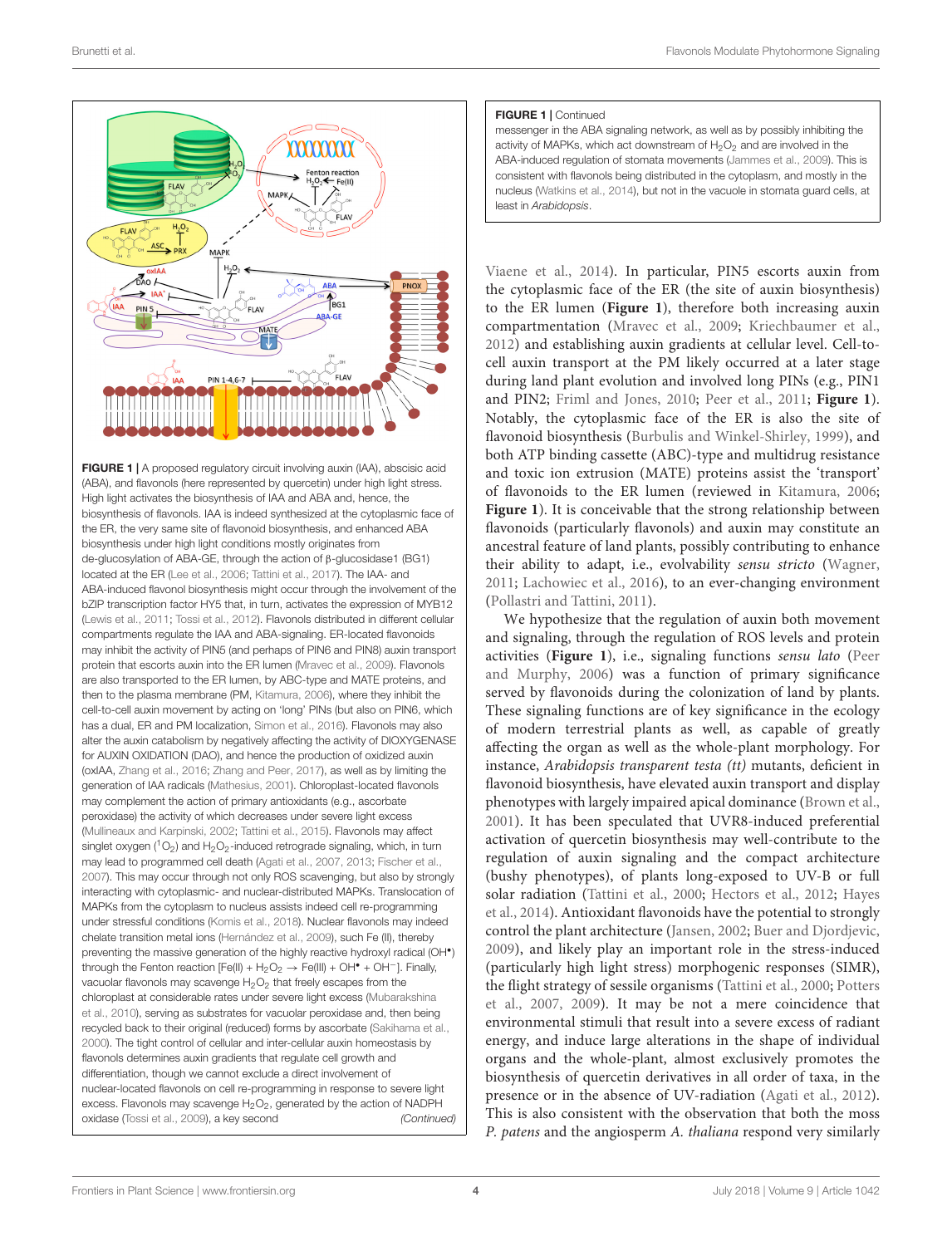to elevated doses of UV-B radiation, mostly enhancing the biosynthesis of quercetin derivatives [\(Wolf et al.,](#page-7-4) [2010\)](#page-7-4). There is very recent evidence indeed [\(Soriano et al.,](#page-7-20) [2018\)](#page-7-20) that (1) both the moss P. patens and the liverwort M. polymorpha have functional UVR8 proteins that are regulated similarly to the Arabidopsis UVR8, and (2) in both bryophytes, UVR8 proteins mediate HY5 (ELONGATED HYPOCOTYL5) transcript expression and CHS (CHALCONE SYNTHASE) protein accumulation in response to UV-B. Notably, HY5 regulates the expression of MYB12 and MYB111 genes, known as PRODUCTION OF FLAVONOL GLYCOSIDES (PFG), in response to not only UV-B, but also to high white light [\(Stracke et al.,](#page-7-21) [2010\)](#page-7-21).

There is scarce evidence of PIN-flavonoid modulation of plant shape in bryophytes. However, recent findings show that the 'ancestral' PIN6 protein [\(Friml and Jones,](#page-5-21) [2010\)](#page-5-21) in Arabidopsis [\(Simon et al.,](#page-6-27) [2016\)](#page-6-27) and PINA in P. patens have dual ER and PM localization. The finding that PINs proteins in P. patens are highly responsive to naringenin and strongly controls the shoot architecture [\(Bennet et al.,](#page-5-26) [2014\)](#page-5-26) is of significance, and opens new perspectives on similar regulation of plant shape by PIN/flavonoids in bryophytes and angiosperms.

There is recent compelling evidence that flavonols, especially derivatives of quercetin may greatly affect the ABA-signaling pathway, by antagonizing the ABA-induced stomatal closure in both Arabidopsis and tomato [\(Watkins et al.,](#page-7-5) [2014,](#page-7-5) [2017\)](#page-7-6). Arabidopsis guard cells rich in quercetin have reduced levels of H2O<sup>2</sup> and, consequently, greater stomatal aperture than stomata deprived of quercetin [\(Watkins et al.,](#page-7-5) [2014\)](#page-7-5). Similarly, the anthocyanin reduced (are) tomato mutant, which has low flavonol levels, displays higher ROS content and lower stomatal aperture as compared to the anthocyanin without (aw) mutant, which is rich in quercetin [\(Watkins et al.,](#page-7-6) [2017\)](#page-7-6).  $H_2O_2$  is a key second messenger in the ABA-signaling pathway, and it is necessary to promote stomatal closure (reviewed in [Wang and Song,](#page-7-22) [2008\)](#page-7-22). It is conceivable that the antagonistic effect of quercetin on ABAsignaling might result not only from its ability to quench  $H_2O_2$ , but also through the inhibition of MAPKs activities, which act downstream of  $H_2O_2$  in the regulation of guard cell movements [\(Jammes et al.,](#page-6-32) [2009;](#page-6-32) [Danquah et al.,](#page-5-27) [2013;](#page-5-27) **[Figure 1](#page-3-0)**). Our hypothesis is strongly supported by the observation that flavonols in Arabidopsis guard cells have cytoplasmic and especially nuclear distribution [\(Watkins et al.,](#page-7-5) [2014\)](#page-7-5).

Notably, ABA has also been reported to promote the biosynthesis of flavonols [\(Berli et al.,](#page-5-28) [2010,](#page-5-28) [2011\)](#page-5-29), other than the biosynthesis of anthocyanins [\(Shen et al.,](#page-6-39) [2014;](#page-6-39) [Kadomura-](#page-6-40)[Ishikawa et al.,](#page-6-40) [2015\)](#page-6-40). This is not surprising, as relatively recent experiments have shown a strong integration between ABA and light signaling [\(Bechtold et al.,](#page-5-30) [2008;](#page-5-30) [Wang et al.,](#page-7-23) [2017\)](#page-7-23), which may also help to explain the steeply enhanced flavonol biosynthesis in leaves exposed to high light irradiance, even in the absence of UV-radiation. There is intriguing evidence that increases in the levels of foliar ABA upon high light irradiance likely results from enhanced de-glucosylation of the 'inactive' ABA-glucoside (ABA-GE), and not from de novo synthesis through the plastidial MEP-pathway [\(Lee et al.,](#page-6-25) [2006;](#page-6-25) [Tattini et al.,](#page-7-14) [2017\)](#page-7-14). The notion that β-glucosidase1 (BG1), which promotes the release of free-ABA from ABA-GE, is located at the ER [\(Lee](#page-6-25) [et al.,](#page-6-25) [2006\)](#page-6-25), the site of flavonoid biosynthesis, is of the greatest interest. We speculate that the quick production of free ABA from ABA-GE [\(Leng et al.,](#page-6-41) [2014\)](#page-6-41) might sustain steep increases in local ABA concentrations that are required for initiating early signaling responses to excess light stress, and these may wellinclude the biosynthesis of flavonols (**[Figure 1](#page-3-0)**). The flavonol regulation of the ABA-signaling pathway may offer an additional chemical control to fine tune stomata movement. Nonetheless, how and how much the flavonols–ABA relationship may affect the acclimation/adaptive responses of plants to environmental pressures associated to habitats with contrasting soil water availability and solar irradiance is an interesting matter that needs further investigation. It is, however, plausible that the flavonol-regulation of stomata movements may have allowed early land plants to radiate toward habitats of increasingly excess of solar irradiance and contrasting soil water availability, thereby contributing to their adaptation on land.

# CONCLUDING REMARKS

Here, we have hypothesized that the mutual regulation of phytohormone signaling and flavonol, particularly quercetin biosynthesis may have been of great value for the adaptation of plants on the land. It may be not a mere coincidence that mosses as well as modern terrestrial plants preferentially synthesize derivatives of quercetin in response to a severe light excess, despite the evolution of flavonoid metabolism has produced 1000s of structures. This is likely for equipping plants with a versatile metabolite capable of serving multiple functions [\(Pollastri and Tattini,](#page-6-0) [2011\)](#page-6-0). Here we have shown that quercetin has a superior ability to modulate ROS- and phytohormone signaling, but not a greater capacity to screen-off the most energetic (UV-B) solar wavelengths as compared to other flavonoids. Our reasoning supports the view that modulation of ROS and phytohormone signaling is likely an ancestral, robust function of quercetin (as well as of other 'antioxidant' flavonoids), since it has a persisted against environmental, stochastic and genetic perturbations, over an extended time-scale level [\(Felix](#page-5-31) [and Wagner,](#page-5-31) [2008;](#page-5-31) [Lachowiec et al.,](#page-6-34) [2016\)](#page-6-34).

The observation that a wide range of abiotic stressors activates the biosynthesis of flavonoids, particularly of the di-hydroxy B-ring-substituted structures when plants suffer from severe excess of radiant energy, suggests that change in cellular ROS homeostasis is one of the main drivers for flavonoid biosynthesis [\(Taylor and Grotewold,](#page-7-0) [2005\)](#page-7-0). In turn, flavonoids with effective antioxidant potential (i.e., they are ROS scavengers at very low concentrations, [Asensi-Fabado and Munné-Bosch,](#page-5-32) [2010\)](#page-5-32) may act as buffers of ROS levels, and enhance stress resistance. The ability of flavonoids to modulate ROS as well as phytohormone signaling (**[Figure 1](#page-3-0)**) may help to explain their involvement in stress-induced morphogenic responses, a general response of plants to 'fly away' from adverse environmental conditions. For instance, 'effective antioxidant' flavonoids, distributed in the nucleus, the chloroplast, and the vacuole of mesophyll cells, constitutes more than 90% of the total flavonoid pool in plants inhabiting harsh, sunny habitats, and display bushy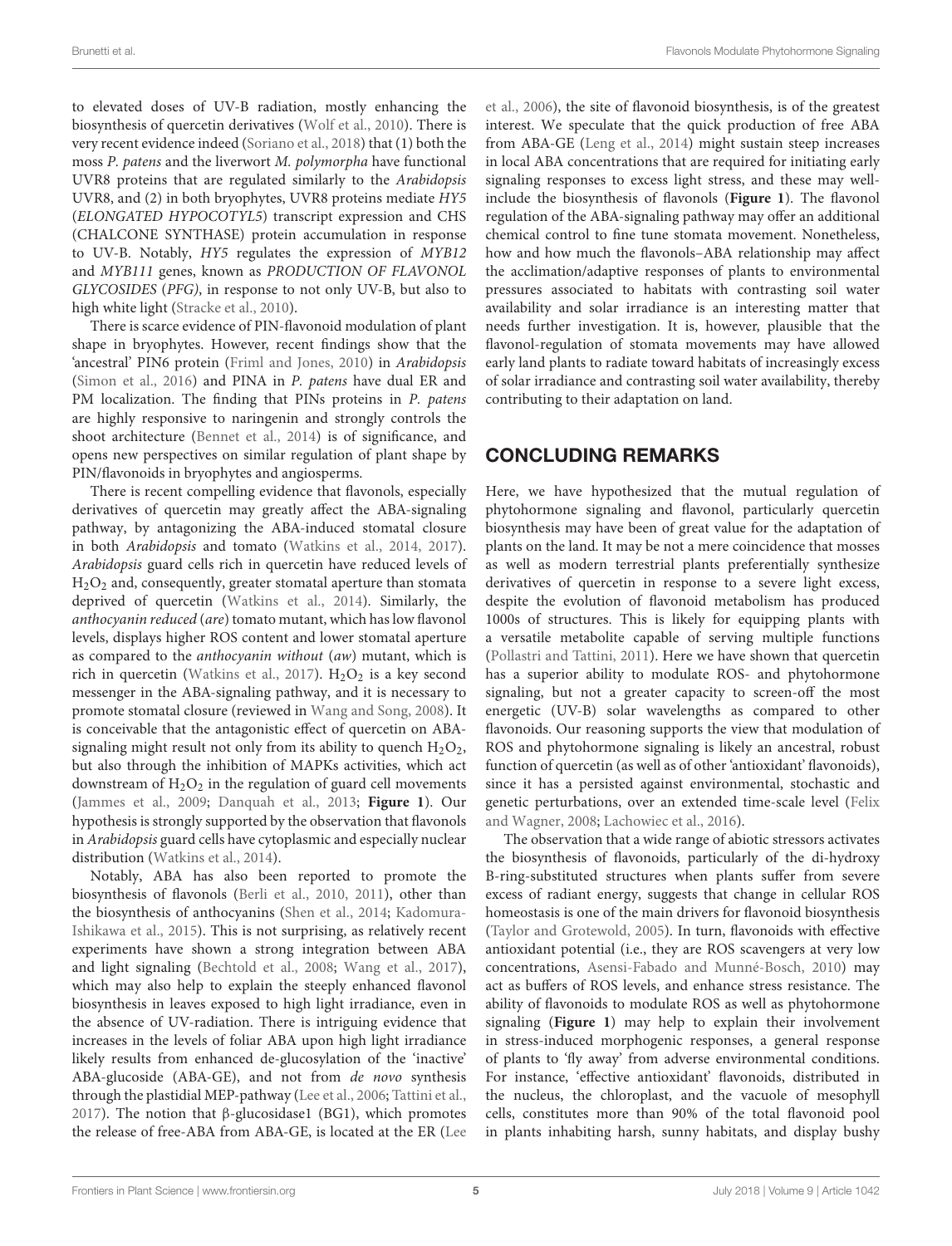phenotypes, with small and thick leaves and short internodes. In contrast, monohydroxy-substituted, 'poor antioxidant' flavones and flavonols, mostly located in the adaxial epidermal cells, predominate in shade-adapted plants, whose phenotypes are associated to large, thin leaves and long internodes. These are, however, merely correlative observations, and further experimentation is needed to explore the significance of flavonolphytohormone interactions in the mechanisms regulating the

## **REFERENCES**

- <span id="page-5-18"></span>Adamowski, M., and Friml, J. (2015). PIN-dependent auxin transport: action, regulation, and evolution. Plant Cell 27, 20–32. [doi: 10.1105/tpc.114.](https://doi.org/10.1105/tpc.114.134874) [134874](https://doi.org/10.1105/tpc.114.134874)
- <span id="page-5-2"></span>Agati, G., Azzarello, E., Pollastri, S., and Tattini, M. (2012). Flavonoids as antioxidants in plants: location and functional significance. Plant Sci. 196, 67–76. [doi: 10.1016/j.plantsci.2012.07.014](https://doi.org/10.1016/j.plantsci.2012.07.014)
- <span id="page-5-6"></span>Agati, G., Biricolti, S., Guidi, L., Ferrini, F., Fini, A., and Tattini, M. (2011). The biosynthesis of flavonoids is enhanced similarly by UV radiation and root zone salinity in L. vulgare leaves. J. Plant Physiol. 168, 204–212. [doi: 10.1016/j.jplph.](https://doi.org/10.1016/j.jplph.2010.07.016) [2010.07.016](https://doi.org/10.1016/j.jplph.2010.07.016)
- <span id="page-5-3"></span>Agati, G., Brunetti, C., Di Ferdinando, M., Ferrini, F., Pollastri, S., and Tattini, M. (2013). Functional roles of flavonoids in photoprotection: new evidence, lessons from the past. Plant Physiol. Biochem. 72, 35–45. [doi: 10.1016/j.plaphy.2013.](https://doi.org/10.1016/j.plaphy.2013.03.014) [03.014](https://doi.org/10.1016/j.plaphy.2013.03.014)
- <span id="page-5-17"></span>Agati, G., Matteini, P., Goti, A., and Tattini, M. (2007). Chloroplast-located flavonoids can scavenge singlet oxygen. New Phytol. 174, 77–89. [doi: 10.1111/j.](https://doi.org/10.1111/j.1469-8137.2007.01986x) [1469-8137.2007.01986x](https://doi.org/10.1111/j.1469-8137.2007.01986x)
- <span id="page-5-5"></span>Agati, G., Stefano, G., Biricolti, S., and Tattini, M. (2009). Mesophyll distribution of 'antioxidant' flavonoid glycosides in Ligustrum vulgare leaves under contrasting sunlight irradiance. Ann. Bot. 104, 853–861. [doi: 10.1093/aob/mcp177](https://doi.org/10.1093/aob/mcp177)
- <span id="page-5-0"></span>Agati, G., and Tattini, M. (2010). Multiple functional roles of flavonoids in photoprotection. New Phytol. 186, 786–793. [doi: 10.1111/j.1469-8137.2010.](https://doi.org/10.1111/j.1469-8137.2010.03269.x) [03269.x](https://doi.org/10.1111/j.1469-8137.2010.03269.x)
- <span id="page-5-8"></span>Akhtar, T. A., Lees, H. A., Lampi, M. A., Enstone, D., Brain, R. A., and Greenberg, B. M. (2010). Photosynthetic redox imbalance influences flavonoid biosynthesis in Lemna gibba. Plant Cell Environ. 33, 1205–1219. [doi: 10.1111/j.1365-3040.](https://doi.org/10.1111/j.1365-3040.2010.02140.x) [2010.02140.x](https://doi.org/10.1111/j.1365-3040.2010.02140.x)
- <span id="page-5-32"></span>Asensi-Fabado, M. A., and Munné-Bosch, S. (2010). Vitamins in plants: occurrence, biosynthesis and antioxidant function. Trends Plant Sci. 15, 582–592. [doi: 10.1016/j.tplants.2010.07.003](https://doi.org/10.1016/j.tplants.2010.07.003)
- <span id="page-5-7"></span>Babu, S., Akhtar, T. A., Lampi, M. A., Tripuranthakam, S., Dixon, G. R., and Greenberg, B. M. (2003). Similar stress responses are elicited by copper and ultraviolet radiation in the aquatic plant Lemma gibba: implication of reactive oxygen species as common signals. Plant Cell Physiol. 44, 1320–1329. [doi: 10.1093/pcp/pcg160](https://doi.org/10.1093/pcp/pcg160)
- <span id="page-5-1"></span>Bais, A. F., Lucas, R. M., Bornman, J. F., Williamson, C. E., Sulzberger, B., Austin, A. T., et al. (2018). Environmental effects of ozone depletion, UV radiation and interactions with climate change: UNEP environmental effects assessment panel, update 2017. Photochem. Photobiol. Sci. 17, 127–179. [doi: 10.1039/](https://doi.org/10.1039/c7pp90043k) [c7pp90043k](https://doi.org/10.1039/c7pp90043k)
- <span id="page-5-20"></span>Bartel, B., and Fink, G. R. (1995). ILR1, an amidohydrolase that releases active indole-3-acetic acid from conjugates. Science 268, 1745–1748. [doi: 10.1126/](https://doi.org/10.1126/science.7792599) [science.7792599](https://doi.org/10.1126/science.7792599)
- <span id="page-5-30"></span>Bechtold, U., Zamboni, R. O., Gapper, C., Geisler, M., Pogson, B., Karpinski, S., et al. (2008). Impact of chloroplastic- and extracellular-sourced ROS on high light-responsive gene expression in Arabidopsis. J. Exp. Bot. 59, 121–133. [doi: 10.1093/jxb/erm289](https://doi.org/10.1093/jxb/erm289)
- <span id="page-5-26"></span>Bennet, T. A., Liu, M. M., Aoyama, T., Bierfreund, N. M., Braun, M., Coudert, Y., et al. (2014). Plasma membrane-targeted PIN proteins drive shoot development in a moss. Curr. Biol. 24, 276–285. [doi: 10.1016/j.cub.2014.09.054](https://doi.org/10.1016/j.cub.2014.09.054)
- <span id="page-5-29"></span>Berli, F. J., Fanzone, M., Piccoli, P., and Bottini, R. (2011). Solar UV-B and ABA are involved in phenol metabolism of Vitis vinifera L. increasing biosynthesis of berry skin polyphenols. J. Agric. Food Chem. 59, 4874–4884. [doi: 10.1021/](https://doi.org/10.1021/jf200040z) [jf200040z](https://doi.org/10.1021/jf200040z)

morphology and anatomy of individual organs and the whole plant under natural conditions.

## AUTHOR CONTRIBUTIONS

All authors listed have made a substantial, direct and intellectual contribution to the work, and approved it for publication.

- <span id="page-5-28"></span>Berli, F. J., Moreno, D., Piccoli, P., Hespanhol-Viana, L., Silva, M. F., Bressan-Smith, R., et al. (2010). Abscisic acid is involved in the response of grape (Vitis vinifera L.) cv. malbec leaf tissues to ultraviolet-B radiation by enhancing ultraviolet-absorbing compounds, antioxidant enzymes and membrane sterols. Plant Cell Environ. 33, 1–10. [doi: 10.1111/j.1365-3040.2009.02044.x](https://doi.org/10.1111/j.1365-3040.2009.02044.x)
- <span id="page-5-15"></span>Bonfante, P., and Genre, A. (2008). Plants and arbuscular mycorrhizal fungi: an evolutionary-developmental perspective. Trends Plant Sci. 13, 492–498. [doi: 10.1016/j.tplants.2008.07.001](https://doi.org/10.1016/j.tplants.2008.07.001)
- <span id="page-5-24"></span>Brown, D. E., Rashotte, A. M., Murphy, A. S., Normanly, J., Tague, B. W., Peer, W. A., et al. (2001). Flavonoids act as negative regulators of auxin transport in vivo in Arabidopsis. Plant Physiol. 126, 524–535. [doi: 10.1104/pp.126.2.524](https://doi.org/10.1104/pp.126.2.524)
- <span id="page-5-25"></span>Buer, C. S., and Djordjevic, M. A. (2009). Architectural phenotypes in the transparent testa mutants of Arabidopsis thaliana. J. Exp. Bot. 60, 751–763. [doi: 10.1093/jxb/ern323](https://doi.org/10.1093/jxb/ern323)
- <span id="page-5-23"></span>Burbulis, I. E., and Winkel-Shirley, B. (1999). Interactions among enzymes of the Arabidopsis flavonoid biosynthetic pathway. Proc. Natl. Acad. Sci. U.S.A. 96, 12929–12934. [doi: 10.1073/pnas.96.22.12929](https://doi.org/10.1073/pnas.96.22.12929)
- <span id="page-5-14"></span>Cesco, G., Mimmo, T., Tonon, G., Tomasi, N., Pinton, R., Terzano, R., et al. (2012). Plant-borne flavonoids released into the rhizosphere: impact on soil bio-activities related to plant nutrition. A review. Biol. Fertil. Soils 48, 123–149. [doi: 10.1007/s00374-011-0653-2](https://doi.org/10.1007/s00374-011-0653-2)
- <span id="page-5-4"></span>Cockell, C. S., and Knowland, J. (1999). Ultraviolet radiation screening compounds. Biol. Rev. Camb. Philos. Soc. 74, 311–345. [doi: 10.1017/S0006323199005356](https://doi.org/10.1017/S0006323199005356)
- <span id="page-5-11"></span>Croft, K. D. (2016). Dietary polyphenols: antioxidants or not? Arch. Biochem. Biophys. 595, 120–124. [doi: 10.1016/j.abb.2015.11.014](https://doi.org/10.1016/j.abb.2015.11.014)
- <span id="page-5-27"></span>Danquah, A., de Zelicourt, A., Colcombet, J., and Hirt, H. (2013). The role of ABA and MAPK signaling pathways in plant abiotic stress responses. Biotechnol. Adv. 32, 40–52. [doi: 10.1016/j.biotechadv.2013.09.006](https://doi.org/10.1016/j.biotechadv.2013.09.006)
- <span id="page-5-12"></span>Di Ferdinando, M., Brunetti, C., Agati, G., and Tattini, M. (2014). Multiple functions of polyphenols in plants inhabiting unfavorable Mediterranean areas. Environ. Exp. Bot. 103, 107–116. [doi: 10.1016/j.envexpbot.2013.09.012](https://doi.org/10.1016/j.envexpbot.2013.09.012)
- <span id="page-5-9"></span>Dubos, C., Stracke, R., Grotewold, E., Weisshaar, B., Martin, C., and Lepiniec, L. (2010). MYB transcription factors in Arabidopsis. Trends Plant Sci. 15, 573–581. [doi: 10.1016/j.tplants.2010.06.005](https://doi.org/10.1016/j.tplants.2010.06.005)
- <span id="page-5-31"></span>Felix, M. A., and Wagner, A. (2008). Robustness and evolution: concepts, insights and challenges from a developmental model system. Heredity 100, 132–140. [doi: 10.1038/sj.hdy.6800915](https://doi.org/10.1038/sj.hdy.6800915)
- <span id="page-5-16"></span>Field, K. J., Pressel, S., Duckett, J. G., Rimington, W. R., and Bidartondo, M. I. (2015). Symbiotic options for the conquest of land. Trends Ecol. Evol. 30, 477–486. [doi: 10.1016/j.tree.2015.05.007](https://doi.org/10.1016/j.tree.2015.05.007)
- <span id="page-5-22"></span>Fischer, B. B., Krieger-Liszkay, A., Hideg, E., Snyrychová, I., Wisendanger, M., and Egger, R. I. L. (2007). Role of singlet oxygen in chloroplast to nucleus retrograde signaling in Chlamydomonas reinhardtii. FEBS Lett. 581, 5555–5560. [doi: 10.1016/j.febslet.2007.11.03](https://doi.org/10.1016/j.febslet.2007.11.03)
- <span id="page-5-21"></span>Friml, J., and Jones, A. R. (2010). Endoplasmic reticulum: the rising compartment in auxin biology. Plant Physiol. 154, 458–462. [doi: 10.1104/pp.110.161380](https://doi.org/10.1104/pp.110.161380)
- <span id="page-5-13"></span>Gayomba, S. R., Watkins, J. M., and Muday, G. K. (2017). "Flavonols regulate plant growth and development through regulation of auxin transport and cellular redox status," in Recent Advances in Polyphenol Research, eds K. Yoshida, V. Cheynier, and S. Quideau (Hoboken, NJ: John Wiley & Sons), 143–170.
- <span id="page-5-19"></span>Grunewald, W., De Smet, I., Lewis, D. R., Löke, C., Jansen, L., Goeminne, G., et al. (2012). Transcription factor WRKY23 assists auxin distribution patterns during Arabidopsis root development through local control on flavonol biosynthesis. Proc. Natl. Acad. Sci. U.S.A. 109, 1556–1559. [doi: 10.1073/pnas.1121134109](https://doi.org/10.1073/pnas.1121134109)
- <span id="page-5-10"></span>Halliwell, B., Rafter, J., and Jenner, A. (2005). Health promotion by flavonoids, tocopherols, tocotrienols, and other phenols: direct or indirect effects?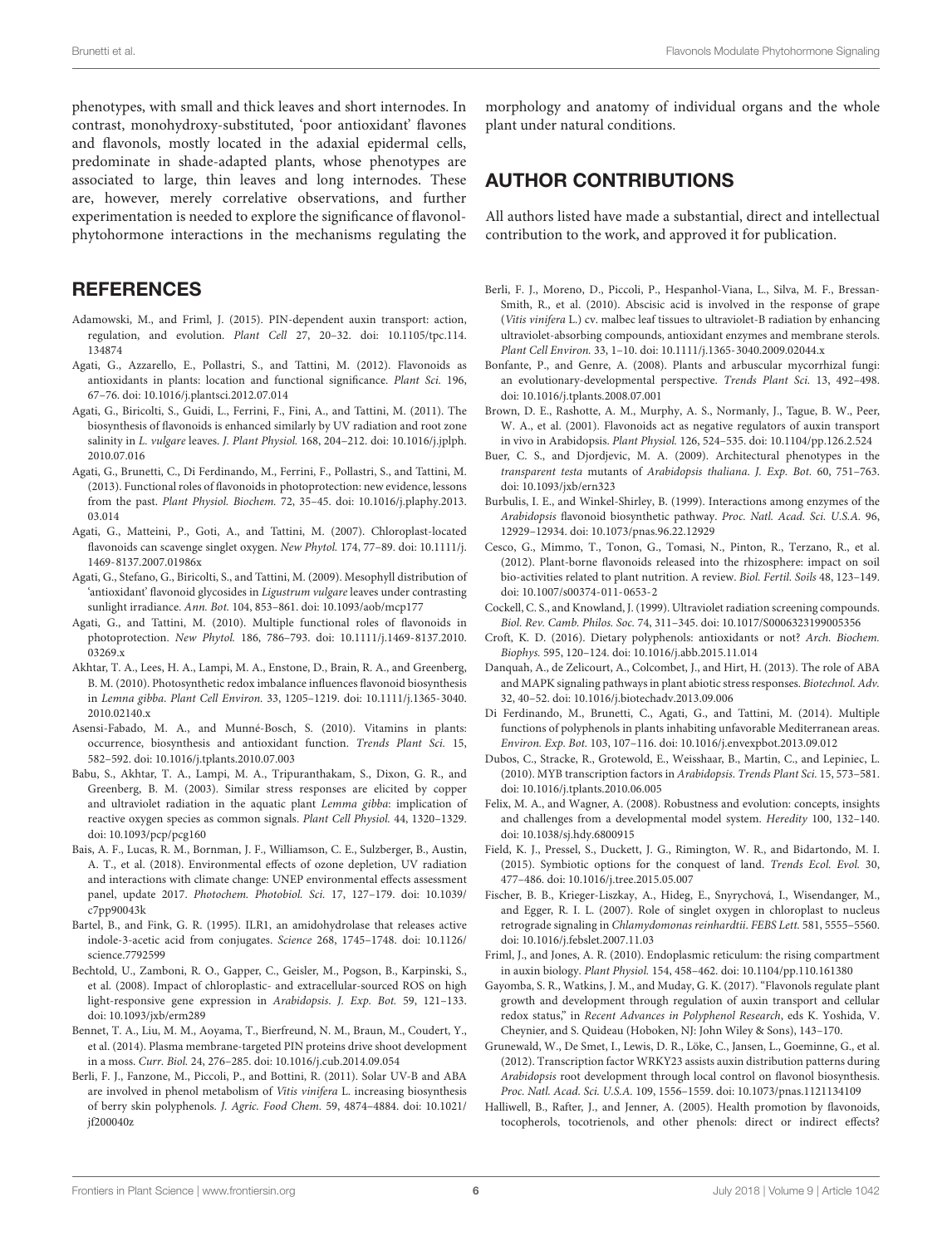Antioxidant or not? Am. J. Clin. Nutr. 81(Suppl. 1), 268S–276S. [doi: 10.1093/](https://doi.org/10.1093/ajcn/81.1.268S) [ajcn/81.1.268S](https://doi.org/10.1093/ajcn/81.1.268S)

- <span id="page-6-11"></span>Hassan, S., and Mathesius, U. (2012). The role of flavonoids in rootrhizosphere signaling: opportunities and challenges for improving plantmicrobe interactions. J. Exp. Bot. 63, 3429–3444. [doi: 10.1093/jxb/err430](https://doi.org/10.1093/jxb/err430)
- <span id="page-6-36"></span>Hayes, S., Velanis, C. N., Jenking, G. I., and Franklin, K. A. (2014). UV-B detected by the UVR8 photoreceptor antagonizes auxin signaling and plant shade avoidance. Proc. Natl. Acad. Sci. U.S.A. 111, 11894–11899. [doi: 10.1073/pnas.](https://doi.org/10.1073/pnas.1403052111) [1403052111](https://doi.org/10.1073/pnas.1403052111)
- <span id="page-6-35"></span>Hectors, K., van Oevelen, S., Guisez, Y., Prinsen, E., and Jansen, M. A. K. (2012). The phytohormone auxin is a component of the regulatory system that controls UV-mediated accumulation of flavonoids and UV-induced morphogenesis. Physiol. Plant. 145, 594–603. [doi: 10.1111/j.1399-3054.2012.01590.x](https://doi.org/10.1111/j.1399-3054.2012.01590.x)
- <span id="page-6-29"></span>Hernández, I., Alegre, L., van Breusegem, F., and Munnè-Bosch, S. (2009). How relevant are flavonoids as antioxidants in plants. Trends Plant Sci. 14, 125–132. [doi: 10.1016/j.tplants.2008.12.003](https://doi.org/10.1016/j.tplants.2008.12.003)
- <span id="page-6-6"></span>Hou, D.-X., and Kumamoto, T. (2010). Flavonoids as protein kinase inhibitors for cancer chemoprevention: direct binding and molecular modeling. Antioxid. Redox Signal. 13, 691–719. [doi: 10.1089/ars.2009.2816](https://doi.org/10.1089/ars.2009.2816)
- <span id="page-6-8"></span>Jacobs, M., and Rubery, P. H. (1988). Naturally occurring auxin transport regulators. Science 241, 346–349. [doi: 10.1126/science.241.4863.346](https://doi.org/10.1126/science.241.4863.346)
- <span id="page-6-32"></span>Jammes, F., Song, C., Shin, D., Munemasa, S., Takeda, K., Gu, K., et al. (2009). MAPK kinases MPK9 and MPK12 are preferentially expressed in guard cells and positively regulate ROS-mediated ABA signaling. Proc. Natl. Acad. Sci. U.S.A. 106, 20520–20525. [doi: 10.1073/pnas.0907205106](https://doi.org/10.1073/pnas.0907205106)
- <span id="page-6-37"></span>Jansen, M. A. K. (2002). Ultraviolet-B-radiation on plants: induction of morphogenic responses. Physiol. Plant. 116, 423–439. [doi: 10.1034/j.1399-3054.](https://doi.org/10.1034/j.1399-3054.2002.1160319.x) [2002.1160319.x](https://doi.org/10.1034/j.1399-3054.2002.1160319.x)
- <span id="page-6-19"></span>Jansen, M. A. K., van der Noort, R. A., Tan, A., Prinsen, E., Lagrimini, L. M., and Thorneley, R. N. F. (2001). Phenol-oxidizing peroxidases contribute to the protection of plants from ultraviolet radiation stress. Plant Physiol. 126, 1012–1023. [doi: 10.1104/pp.126.3.1012](https://doi.org/10.1104/pp.126.3.1012)
- <span id="page-6-13"></span>Jorgensen, R. (1993). The origin of land plants: a union of alga and fungus advanced by flavonoids? Biosystems 31, 193–207.
- <span id="page-6-40"></span>Kadomura-Ishikawa, Y., Miyawaki, K., Takahashi, A., Masuda, T., and Noji, S. (2015). Light and abscisic acid independently regulated FaMYB10 in Fragaria × ananassa fruit. Planta 241, 953–965. [doi: 10.1007/s00425-014-2228-6](https://doi.org/10.1007/s00425-014-2228-6)
- <span id="page-6-5"></span>Kessler, M., Ubeaud, G., and Jung, L. (2010). Anti- and pro-oxidant activity of rutin and quercetin derivatives. J. Pharm. Pharmacol. 55, 131–142. [doi: 10.1211/](https://doi.org/10.1211/002235702559) [002235702559](https://doi.org/10.1211/002235702559)
- <span id="page-6-26"></span>Kitamura, S. (2006). "Transport of flavonoids," in The Science of Flavonoids, ed. E. Grotewold (New York, NY: Springer), 123–146. [doi: 10.1007/978-0-387-](https://doi.org/10.1007/978-0-387-28822-2_5) [28822-2\\_5](https://doi.org/10.1007/978-0-387-28822-2_5)
- <span id="page-6-23"></span>Komis, G., Samajová, O., Oveèka, M., and Samaj, J. (2018). Cell and developmental biology of mitogen-activated protein kinases. Annu. Rev. Plant Biol. 69, 237–265. [doi: 10.1146/annurev-arplant-042817-040314](https://doi.org/10.1146/annurev-arplant-042817-040314)
- <span id="page-6-21"></span>Kovtun, Y., Chiu, W. L., Tena, G., and Sheen, J. (2000). Functional analysis of oxidative stress-activated mitogen-activated protein kinase cascade in plants. Proc. Natl. Acad. Sci. U.S.A. 97, 2940–2945. [doi: 10.1073/pnas.97.6.2940](https://doi.org/10.1073/pnas.97.6.2940)
- <span id="page-6-33"></span>Kriechbaumer, V., Seo, H., Park, W. J., and Hawes, C. (2012). Endoplasmic reticulum localization and activity of maize auxin biosynthetic enzymes. J. Exp. Bot. 66, 6009–6020. [doi: 10.1093/jxb/erv314](https://doi.org/10.1093/jxb/erv314)
- <span id="page-6-34"></span>Lachowiec, J., Queitsch, C., and Kliebenstein, D. J. (2016). Molecular mechanisms governing differential robustness of development and environmental responses in plants. Ann. Bot. 117, 795–809. [doi: 10.1093/aob/mcv151](https://doi.org/10.1093/aob/mcv151)
- <span id="page-6-1"></span>Landry, L. G., Chapple, C. C. S., and Last, R. L. (1995). Arabidopsis mutants lacking phenolic sunscreens exhibit enhanced ultraviolet-B injury and oxidative damage. Plant Physiol. 109, 1159–1166. [doi: 10.1104/pp.109.4.1159](https://doi.org/10.1104/pp.109.4.1159)
- <span id="page-6-25"></span>Lee, K. H., Piao, H. L., Kim, H.-Y., Choi, S. M., Jiang, F., Hartung, W., et al. (2006). Activation of glucosidase via stress-induced polymerization rapidly increases active pools of abscisic acid. Cell 126, 1109–1120. [doi: 10.1016/j.cell.2006.07.034](https://doi.org/10.1016/j.cell.2006.07.034)
- <span id="page-6-41"></span>Leng, P., Yuan, B., and Guo, Y. (2014). The role of abscisic acid in fruit ripening and responses to abiotic stress. J. Exp. Bot. 65, 4577–4588. [doi: 10.1093/jxb/](https://doi.org/10.1093/jxb/eru204) [eru204](https://doi.org/10.1093/jxb/eru204)
- <span id="page-6-15"></span>Lewis, D. R., Ramirez, M. V., Miller, N. D., Vallabhaneni, P., Ray, W. K., Helm, R. F., et al. (2011). Auxin and ethylene induce flavonol accumulation through distinct transcriptional networks. Plant Physiol. 156, 144–164. [doi: 10.1104/pp.](https://doi.org/10.1104/pp.111.172502) [111.172502](https://doi.org/10.1104/pp.111.172502)
- <span id="page-6-4"></span>Lillo, C., Lea, U. S., and Ruoff, P. (2008). Nutrient depletion as a key factor for manipulating gene expression and product formation in different branches of the flavonoid pathway. Plant Cell Environ. 31, 587–601. [doi: 10.1111/j.1365-](https://doi.org/10.1111/j.1365-3040.2007.01748.x) [3040.2007.01748.x](https://doi.org/10.1111/j.1365-3040.2007.01748.x)
- <span id="page-6-20"></span>Mathesius, U. (2001). Flavonoids induced in cells undergoing nodule organogenesis in white clover are regulators of auxin breakdown by peroxidase. J. Exp. Bot. 52, 419–426. [doi: 10.1093/jexbot/52.suppl\\_1.419](https://doi.org/10.1093/jexbot/52.suppl_1.419)
- <span id="page-6-18"></span>Michniewicz, M., Zago, M. K., Abas, L., Weijers, D., Schweighofer, A., Meskiene, T., et al. (2007). Antagonistic regulation of PIN phosphorylation by PP2A and PINOID directs auxin flux. Cell 130, 1044–1056. [doi: 10.1016/j.cell.2007.07.033](https://doi.org/10.1016/j.cell.2007.07.033)
- <span id="page-6-24"></span>Mravec, J., Skupa, P., Bailly, A., Hoyerova, K., Krecewk, P., Bielach, A., et al. (2009). Subcellular homeostasis of phytohormone auxin is mediated by the ERlocalized PIN5 transporter. Nature 459, 1136–1140. [doi: 10.1038/nature08066](https://doi.org/10.1038/nature08066)
- <span id="page-6-30"></span>Mubarakshina, M. M., Ivanov, B. N., Naydov, I. A., Hillier, W., Badger, M. R., and Krieger-Liszkay, A. (2010). Production and diffusion of chloroplastic H2O2 and its implication to signalling. J. Exp. Bot. 61, 3577–3587. [doi: 10.1093/jxb/erq171](https://doi.org/10.1093/jxb/erq171)
- <span id="page-6-28"></span>Mullineaux, P., and Karpinski, S. (2002). Signal transduction in response to excess light: getting out of the chloroplast. Curr. Opin. Plant Biol. 5, 43–48. [doi: 10.1016/S1369-5266\(01\)00226-6](https://doi.org/10.1016/S1369-5266(01)00226-6)
- <span id="page-6-12"></span>Ng, J. L. P., Hassan, S., Truong, T. T., Hocart, C. H., Laffont, C., Frugier, F., et al. (2015). Flavonoids and auxin transport inhibitors rescue symbiotic nodulation in the Medicago truncatula cytokinin perception mutant cre1. Plant Cell 27, 2210–2216. [doi: 10.1105/tpc.15.00231](https://doi.org/10.1105/tpc.15.00231)
- <span id="page-6-22"></span>Peer, W. A., Bandyopadhyay, A., Blakeslee, J. J., Makam, S. N., Chen, R. J., Masson, P. H., et al. (2004). Variation in expression and protein localization of the PIN family of auxin efflux facilitator proteins in flavonoid mutants with altered auxin transport in Arabidopsis thaliana. Plant Cell 16, 1898–1911. [doi: 10.1105/](https://doi.org/10.1105/tpc.021501) [tpc.021501](https://doi.org/10.1105/tpc.021501)
- <span id="page-6-16"></span>Peer, W. A., Blakeslee, J. J., Hanga, H., and Murphy, A. S. (2011). Seven things we think we know about auxin transport. Mol. Plant 4, 487–504. [doi: 10.1093/mp/](https://doi.org/10.1093/mp/ssr034) [ssr034](https://doi.org/10.1093/mp/ssr034)
- <span id="page-6-10"></span>Peer, W. A., Cheng, Y., and Murphy, A. S. (2013). Evidence of oxidative attenuation of auxin signalling. J. Exp. Bot. 64, 2629–2639. [doi: 10.1093/jxb/ert152](https://doi.org/10.1093/jxb/ert152)
- <span id="page-6-7"></span>Peer, W. A., and Murphy, A. S. (2006). "Flavonoids as signaling molecules," in The Science of Flavonoids, ed. E. Grotewold (New York, NY: Springer), 239–268. [doi: 10.1007/978-0-387-28822-2\\_9](https://doi.org/10.1007/978-0-387-28822-2_9)
- <span id="page-6-17"></span>Peer, W. A., and Murphy, A. S. (2007). Flavonoids and auxin transport: modulators or regulators? Trends Plant Sci. 12, 556–563. [doi: 10.1016/j.tplants.2007.10.003](https://doi.org/10.1016/j.tplants.2007.10.003)
- <span id="page-6-0"></span>Pollastri, S., and Tattini, M. (2011). Flavonols: old compound for old roles. Ann. Bot. 108, 1225–1233. [doi: 10.1093/aob/mcr234](https://doi.org/10.1093/aob/mcr234)
- <span id="page-6-9"></span>Potters, G., Pasternak, T. P., Guisez, Y., and Jansen, M. A. K. (2009). Different stresses, similar morphogenic responses: integrating a plethora of pathways. Plant Cell Environ. 32, 158–169. [doi: 10.1111/j.1365-3040.2008.01908.x](https://doi.org/10.1111/j.1365-3040.2008.01908.x)
- <span id="page-6-38"></span>Potters, G., Pasternak, T. P., Guisez, Y., Palme, K. J., and Jansen, M. A. K. (2007). Stress-induced morphogenic responses: growing out of trouble? Trends Plant Sci. 12, 98–105. [doi: 10.1016/j.tplants.2007.01.004](https://doi.org/10.1016/j.tplants.2007.01.004)
- <span id="page-6-3"></span>Ryan, K. G., Markham, K. R., Bloor, S. J., Bradley, J. M., Mitchell, K. A., and Jordan, B. R. (1998). UV-B radiation induces increase in quercetin: kaempferol ratio in wild type and transgenic lines of Petunia. Photochem. Photobiol. 68, 323–330.
- <span id="page-6-31"></span>Sakihama, Y., Mano, J., Sano, S., Asada, K., and Yamasaki, H. (2000). Reduction of phenoxyl radicals mediated by monodehydroascorbate reductase. Biochem. Biophys. Res. Commun. 279, 949–954. [doi: 10.1006/bbrc.2000.4053](https://doi.org/10.1006/bbrc.2000.4053)
- <span id="page-6-14"></span>Santelia, D., Henrich, S., Vincenzetti, V., Sauer, M., Biglewer, L., Klein, M., et al. (2008). Flavonoids redirect PIN-mediated polar auxin fluxes during root gravitropic responses. J. Biol. Chem. 283, 31218–31226. [doi: 10.1074/jbc.](https://doi.org/10.1074/jbc.M710122200) [M710122200](https://doi.org/10.1074/jbc.M710122200)
- <span id="page-6-39"></span>Shen, X., Zhao, K., Liu, L., Zhang, K., Yuan, H., Liao, X., et al. (2014). A role for PacMYBA in ABA-regulated anthocyanin biosynthesis in red-colored sweet cherry cv. Hong Deng (Prunus avium L.). Plant Cell Physiol. 55, 862–880. [doi: 10.1093/pcp/pcu013](https://doi.org/10.1093/pcp/pcu013)
- <span id="page-6-2"></span>Siipola, S. M., Kotilainen, T., Sipari, N., Morales, L. O., Lindfors, A. V., Robson, T. M., et al. (2015). Epidermal UV-A absorbance and whole-leaf flavonoid composition in pea respond more to solar blue light than to solar UV radiation. Plant Cell Environ. 38, 941–952. [doi: 10.1111/pce.12403](https://doi.org/10.1111/pce.12403)
- <span id="page-6-27"></span>Simon, S., Skupa, P., Viaene, T., Zwiewka, M., Tejos, R., Klíma, P., et al. (2016). PIN6 auxin transporter at endoplasmic reticulum and plasma membrane mediates auxin homeostasis and organogenesis in Arabidopsis. New Phytol. 211, 65–74. [doi: 10.1111/nph.14019](https://doi.org/10.1111/nph.14019)